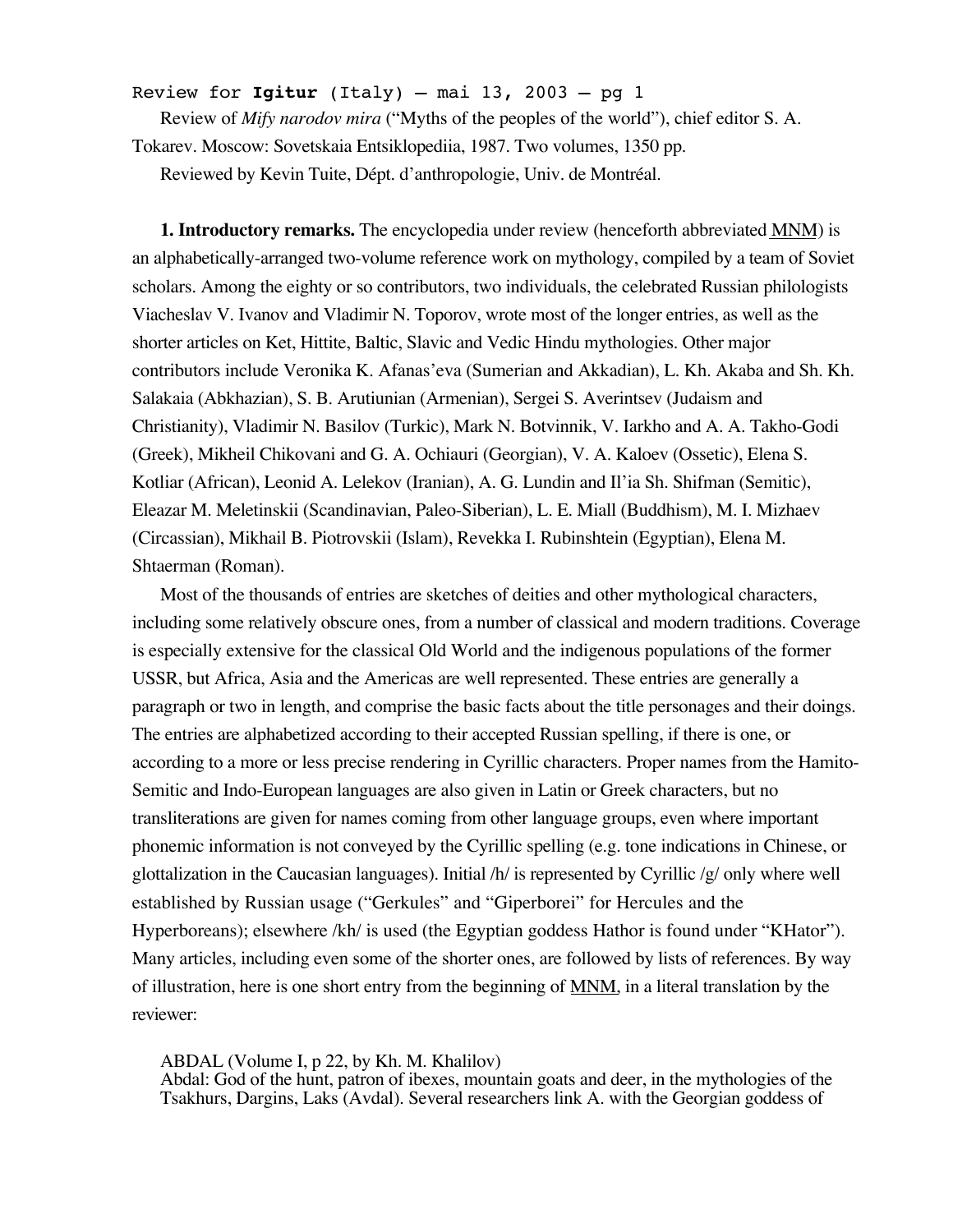## Review for  $Igitur$  (Italy) – mai 13, 2003 – pg 2

the hunt *Dali,* [names in italics have their own entries in the encyclopedia — KT] whose cult, evidently, was widespread among the Daghestanian mountaineers; her function was transferred to a male deity (the name of A. may derive from this source). According to the belief of the Tsakhurs, A. watches over the wild animals, herds and even milks them; he limits the killing of animals, severely punishing the hunter who violates the limit. Should A. appear to a hunter in the form of a white game animal or person, this portends lack of success at the hunt. According to Lak belief, A. can prevent the killing of an animal, blocking a hunter's arrow or bullet, if the latter has not prayed to him beforehand. In the event of success, hunters sacrificed the heart and liver of the dead animal to A., but did not burn or discard the bones — from these A. will resuscitate the animal. A. would extract an unborn child from a woman's womb, in order to make of him a herdsman of ibexes. [The entry is followed by two references: a 1915 article by A. M. Dirr and a 1976 monograph by E. B. Virsaladze  $-$  KT.

My impression of the other short entries is that they contain, like the one cited here, basic facts, colourful detail, and etiological speculation in varying proportions. The works cited in the short bibliographies are on the whole well-chosen, if not always readily obtainable outside the former USSR. And in many cases the information in the entries, especially where Caucasian and Siberian populations are concerned, appears to come from the authors' own fieldwork.

The backbone of **MNM** comprises several dozen longer articles, some up to ten three-colomned pages in length, devoted to cultural areas ("Ashanti mythology", "Mythology of the Turkicspeaking peoples", etc.) and widely-attested mythemes and motifs ("Twins", "Good and evil", "Cat", "Sun", "World tree" and the like). Many of these longer pieces were written by Ivanov and Toporov, either separately or jointly. Among the authors of cultural-area entries treating subjects familiar to this reviewer, one finds both leading fieldworkers (e.g. B. A. Litvinskij, who composed a fine sketch on Nuristani mythology) and erudite scholars in the old humanist tradition, still to be seen roaming wild in the hallways of Russian universities even as their Western counterparts face extinction. The chief editor, S. A. Tokarev, is to be applauded for the quality of the team he has assembled for this project.

To keep this review to manageable length, I have chosen to limit my remarks to the treatment of the mythologies of the Caucasus region, an area I have studied (Section 2), and a pair of entries authored by the principal contributors, Ivanov and Toporov (Section 3). I believe this is a reasonable strategy, since non-native readers of Russian would be likely to make use of MNM to read (1) articles about the mythologies of peoples living on the territory of the former USSR, and (2) articles on other topics written by world-class scholars of mythology.

**2. Caucasian mythologies.** Looking through the MNM entries on Caucasian mythological personages (over a hundred of them), one cannot help but notice that with rare exceptions all are written by ethnologists from the region: Abkhazians writing on Abkhazian mythology, Daghestanians writing on Daghestanian mythology, Georgians writing on Georgian mythology. This bias, if that is what you would call it, is reflected in several general traits of the entries. While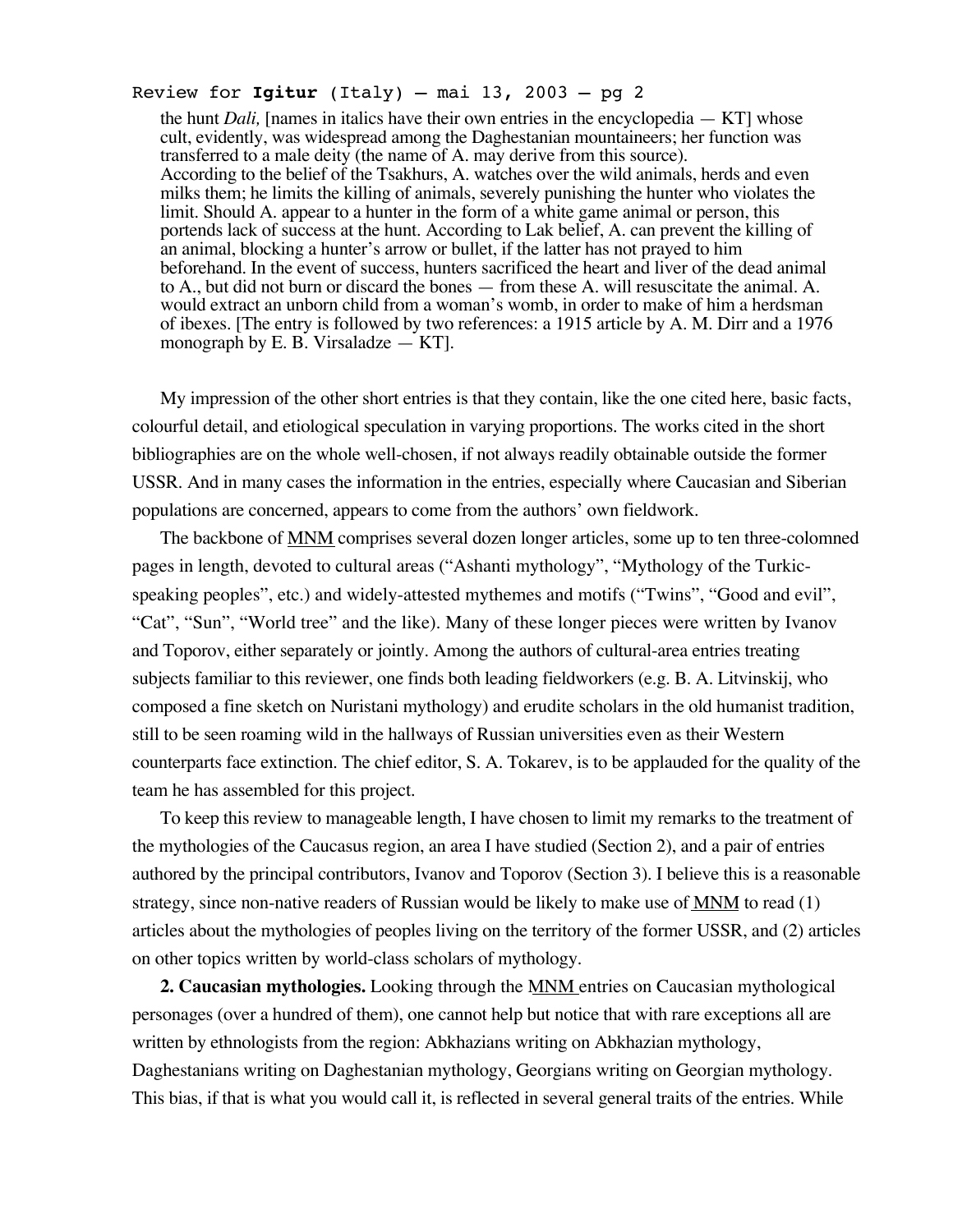# Review for  $Igitur$  (Italy) – mai 13, 2003 – pg 3

Soviet literature is amply represented in the articles and the accompanying bibliographies, works by the handful of European and North American ethnologists who have made original contributions to the field have largely been ignored — one thinks of Georges Dumézil, who did important work in Caucasian studies while holding down his day job as an Indo-European comparative mythologist, his successor Georges Charachidzé, and John Colarusso in Canada. Based on what Caucasian ethnologists have told me, this is due to a lack of timely access to Western publications, and to lack of familiarity with the relevant languages. On the other hand, there is much in these entries which has not, as far as I can tell, appeared in print before. The authors have made extensive use of unpublished archival materials and their own field notes in preparing their sketches. One significant contribution of MNM is the ample representation given to what remains of the pre-Islamic beliefs of the Daghestanian peoples, which have tended to be overshadowed by the better-studied Abkhaz-Adyghean and Kartvelian traditions in the ethnological literature. It should also be pointed out that many of the publications drawn upon by Armenian, Georgian and Abkhazian authors are written in those languages; the encyclopedia entries represent the only opportunity for most readers to have access to this information.

The MNM summary article on "Caucasian-Iberian mythology" was prepared by the Georgian researchers G. A. Ochiauri and I. K. Surguladze, with the collaboration of four colleagues from the North Caucasus. (The term "Iberian", it should be noted, refers to Georgia — known as *Iveria* in ancient times — and has nothing to do with Spain or the Basques, despite wishful thinking on the part of some linguists). As is the case with many of the other summary articles, it begins with a brief discussion of Caucasian cosmological beliefs, for example, the division of the universe into upper, middle and lower worlds. Most of the rest of the entry is given over to brief descriptions of deities and demons; in fact, one of its primary functions is to serve as a point of entry into the articles of individual personages (indicated by italics in the text). What is lacking — and this is where reference to the works of Charachidzé would have been welcome — is any attempt to discern a system behind the various mythemes, or rather the bundles of features and functions they could be said to represent. Charachidzé, in his 1968 monograph on Georgian paganism and more recent work, argued that the social ideology of the Georgian mountaineer communities was characterized by a thorough-going binarism: "L'univers se divise en deux séries antagonistes, l'une démoniaque et sauvage, l'autre divine et sociale, auxquelles respectivement se rattache tout être de la création …" [1981, p 452]. Women, in particular, were associated with the "demonic" half of creation. In a society that is exogamic and misogynist, the very institution of marriage creates a fundamental contradiction: wives are doubly despised as demonic creatures coming from outside the clan, yet they are an obvious necessity for the continuation of the clan. As seen by Charachidzé, many aspects of Georgian mythology and ritual center around the resolution of this contradiction, usually through the representation of an incestuous sister-brother pairing (sisters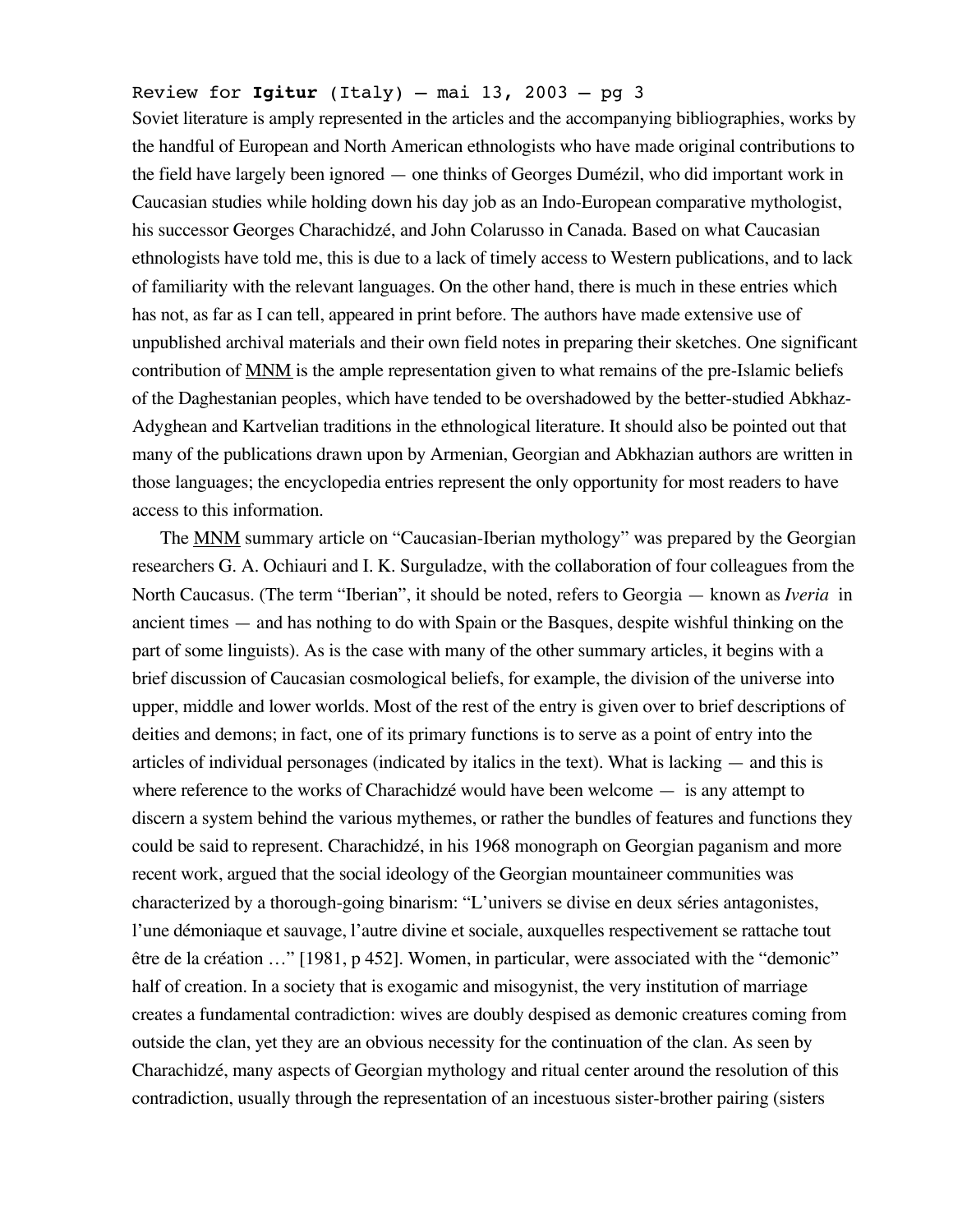# Review for **Igitur** (Italy)  $-$  mai 13, 2003  $-$  pg 4

being, until they leave their family of origin to marry, "pas encore démoniaque" [*op. cit.,* p. 454]). One would have liked to have had the perspective of Georgian ethnologists on this thesis, either arguments against Charachidzé's global binarism or typological comparisons with the ideological systems of other Caucasian peoples, especially the Daghestanians, whose preference for endogamic alliances contrasts sharply with the exogamy practiced in the south and west Caucasus. Typological comparisons with the beliefs of non-Caucasian peoples would have also been welcome. The Ochiauri and Surguladze piece describes the expedition of the Georgian deity Giorgi to the underworld to do battle with a race of redoubtable creatures known as the Kajes, whence he returns with herds of livestock, metal-working tools and women. This bears a curious resemblance to the cattle-raiding myth reconstructed for early Indo-European society [Ivanov & Toporov 1974; Lincoln 1981], and to beliefs associated with Central Asian and Inuit shamanism [Burkert 1979]. In view of the evidence for extensive contacts between the Indo-European and Caucasian communities in prehistoric times [Gamkrelidze  $\&$  Ivanov 1984], and also for a shaman-like institution among the Georgian moutaineers, a comparison of the Kartvelian and Indo-European variants would have been illuminating.

The shorter entries cover a wide range of mythical beings, in each of the major Caucasian traditions: Abkhaz-Abazan, Adyghe-Circassian, Chechen-Ingush, Daghestanian, and Georgian [Kartvelian]; as well as Ossetian, Armenian and Karachay-Balkarian mythologies. Variants of what would appear to be the same type of character are often accorded separate entries, with crossreferencing among them (e.g. the articles *Albasty* [Turkic], *Almazy* [Chechen-Ingush], *Ali* [Georgian], *Al Pab* [Daghestanian], describing a mischievous female forest spirit). This will make the task of finding a definition easier for a reader who only knows the name from one tradition, and the extensive cross-referencing makes comparative work (and simple browsing!) easier.

**3. Ivanov and Toporov on the Kets and Indo-Europeans.** To represent the contribution of the principal authors, I have selected two summary sketches, one on the mythology of the tiny Ket ethnic group living along the Yenisei River in central Siberia, the other on what is probably the most widely-discussed culture of prehistory.

Represented by scarcely a thousand people in recent censuses, the Kets have nonetheless received considerable attention from Soviet researchers. Their language, now an isolate, sticks out like a sore thumb on the Siberian linguistic map, and their culture shows certain affinities with the Central Asian and Sino-Tibetan cultural areas. Ivanov and Toporov have, among their many other interests, studied Ket mythology and symbolism since at least the early 60's, and one finds echoes of earlier publications, many of them nearly unobtainable, in their MNM sketch. After a detailed presentation of Ket cosmology and beliefs associated with shamanism, the authors present evidence for historical links between the Kets and other cultures. The Ket pantheon is structured along similar principles to those in evidence among cultures further north (Selkup, Nenets, Nganasan),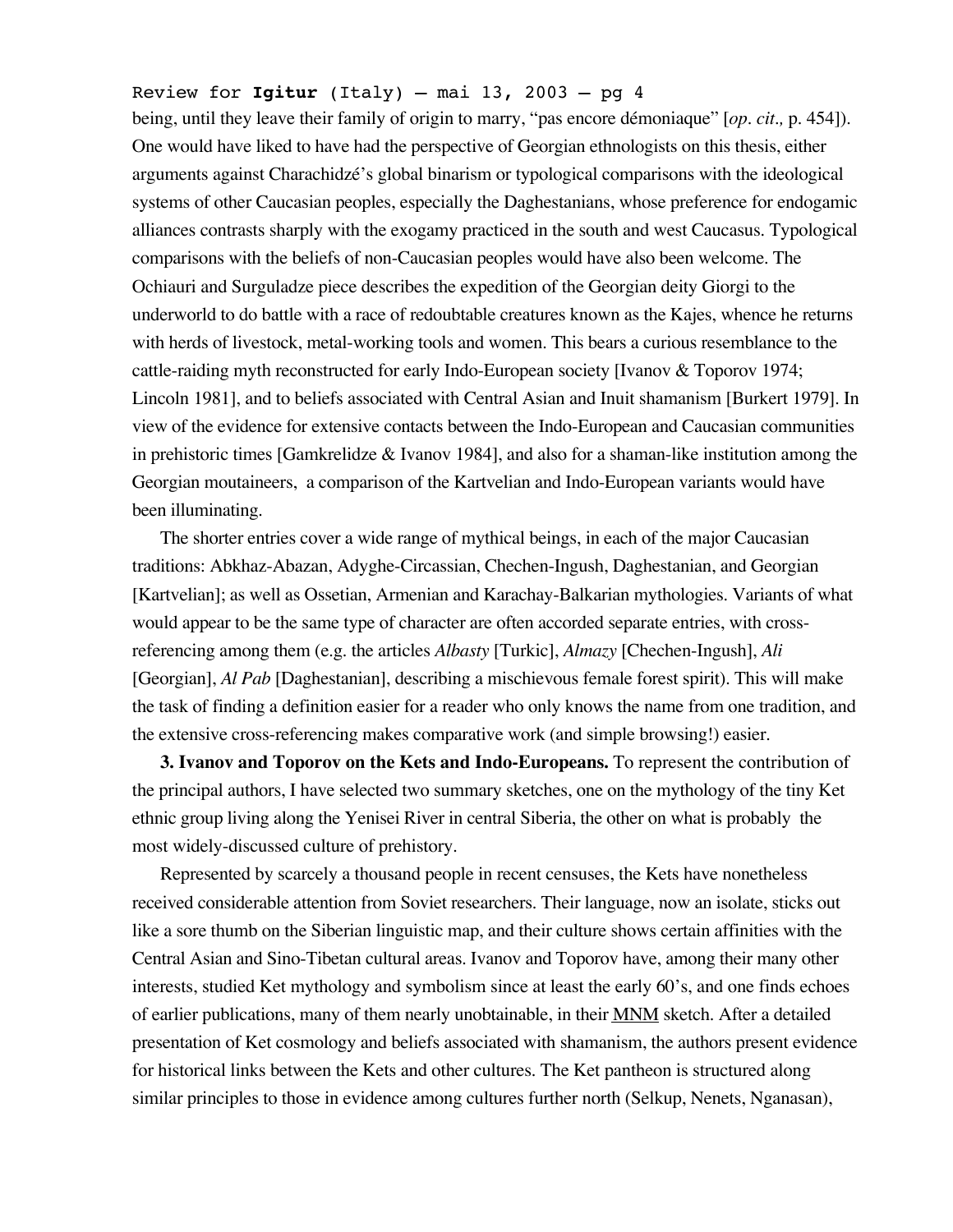## Review for **Igitur** (Italy)  $-$  mai 13, 2003  $-$  pg 5

while other data point to contacts, direct or mediated, with the Turkic and Iranian-speaking worlds (including a deity name that may be derived from Ahura-Mazda). The final proposal, and the most intriguing, is that the Kets have preserved elements of an old Eurasian myth — concerning a culture hero who finds an eagle's nest atop the world-tree, and who eventually brings fire-making technology to his fellow humans — which is also widely attested among the native populations of the Americas (Ivanov 1982). Could this myth date from a time when the ancestors of today's Native Americans still dwelt in Siberia? This is the sort of wide-ranging comparative approach, ambitious but well-argued, that this reviewer would have liked to have seen more of elsewhere in the encyclopedia.

Ivanov and Toporov are best known in the West for their work in the field of Indo-European studies (especially Balto-Slavic and Indic), and their jointly-authored entry on Indo-European mythology does not disappoint: both the level of scholarship, and the novel, often daring proposals, bear the authors' personal stamp. The article begins on an almost cautious tone, and the Transcaucasian Urheimat and glottalized consonants argued so passionately for in Gamkrelidze & Ivanov 1984 are conspicuously absent. The late Marija Gimbutas and her colleagues would find little to object to in the localization of the early Indo-Europeans ("southern Russia, southeast Europe and northeast Anatolia in the 4th-3rd millenia BCE"), or in the attribution to them of a predominantly pastoral-based economy, kurgan burials, and a prominent role played by the horse in religious symbolism and practice. Most of the article is devoted to the reconstruction of a Proto-Indo-European pantheon, headed by a sky-god (\*Deiwos-pater), and featuring an earth-mother, storm god, divine twins, and several figures of shifting (or ambiguous?) gender associated with the subterranean waters. Of particular interest is the attempt to reconstruct not only the outline of a Proto-Indo-European myth, but even actual fragments of the Urtext. Evidence from Vedic, Baltic, Slavic and other Indo-European traditions points to an ancient myth concerning a battle between the storm god \*Perun and a serpent-like monster from the underworld named \*Wel, possessor of vast flocks of livestock, rich pasturelands and the subterranean waters. By defeating this creature, Perun brings livestock wealth and fructifying waters to humankind. A thorough study of early Indo-European poetry, and especially of the alliterative and anagrammatic compositional practices that once obsessed Saussure (details in Toporov 1981), has led the authors to reconstruct what they claim individual lines of Indo-European verse would sound like, for example *\*perperti ngwhim Perunts* "Perun strikes down the serpent". Ivanov and Toporov propose as well that their protomyth was used as a model for religious practice: the slaughter and dissection of sacrificial animals (and humans?) maintained the cosmic order originating from the carved-up body parts of the defeated monster Wel, a theme later examined from a different perspective by Lincoln 1987.

There is much else in the MNM article which is equally fascinating, and controversial. The only addition I could possibly propose would be a more thorough presentation of Dumézil's